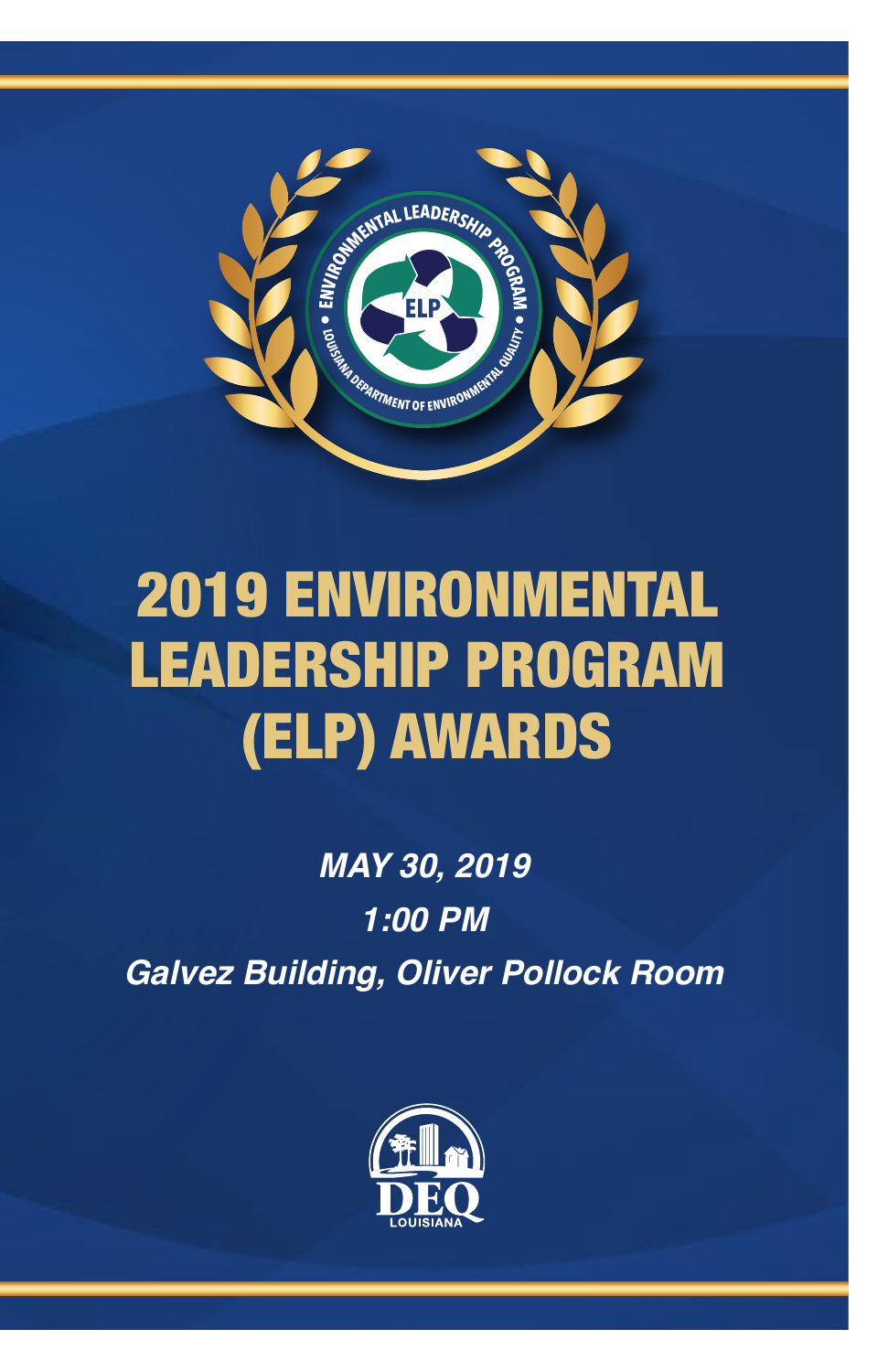# **ELP AWARDS & RECOGNITION**

### **Presenters**

**Chuck Carr Brown, Ph.D.** *Secretary, Louisiana Department of Environmental Quality*

**Denise Bennett** *Deputy Secretary, Louisiana Department of Environmental Quality*

## **2018 NEW ELP MEMBERS**

### **Aethon Energy**

**Amcol Health & Beauty Solutions**

**American Sugar Refining- Inc. (Domino Sugar)**

**Baum Environmental Group Inc.**

**Bayou Vermilion District**

**Bayou Vermilion Preservation Association**

**Booth, Hellums and Associates, LLC**

**Calcasieu Parish Police Jury**

**City of Gonzales**

**City of Gretna**

**Coalition for Community Action**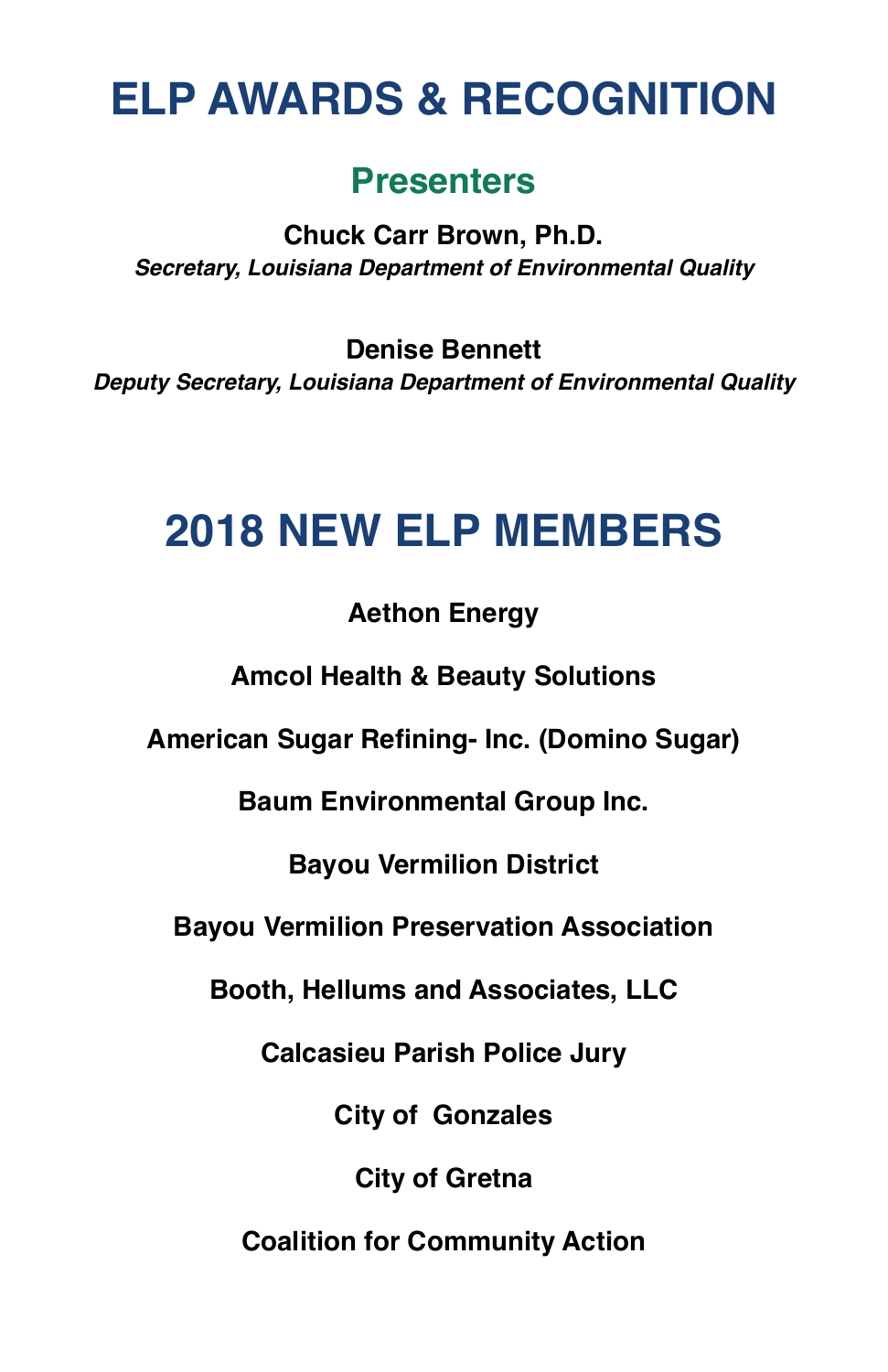**Daybrook Fisheries Inc.** 

**Dow Louisiana Operations**

**Dow St. Charles Operations**

**Federal Emergency Management Agency (FEMA)**

**Jefferson Parish Government (Unincorporated Jefferson)**

**John W. Stone Oil Distributor LLC**

**Keep Louisiana Beautiful**

**Live Oak High School**

**Louisiana Urban Stormwater Coalition**

**Louisiana State University Shreveport**

**Mendez Group, Inc**

**QRI (Quaternary Resource Investigations. LLC)**

**Solar Alternatives, Inc.**

**South Terrebonne High School** 

**Southeastern Louisiana University- Sustainability**

**Terrebonne Parish Consolidated Government Solid Waste Department**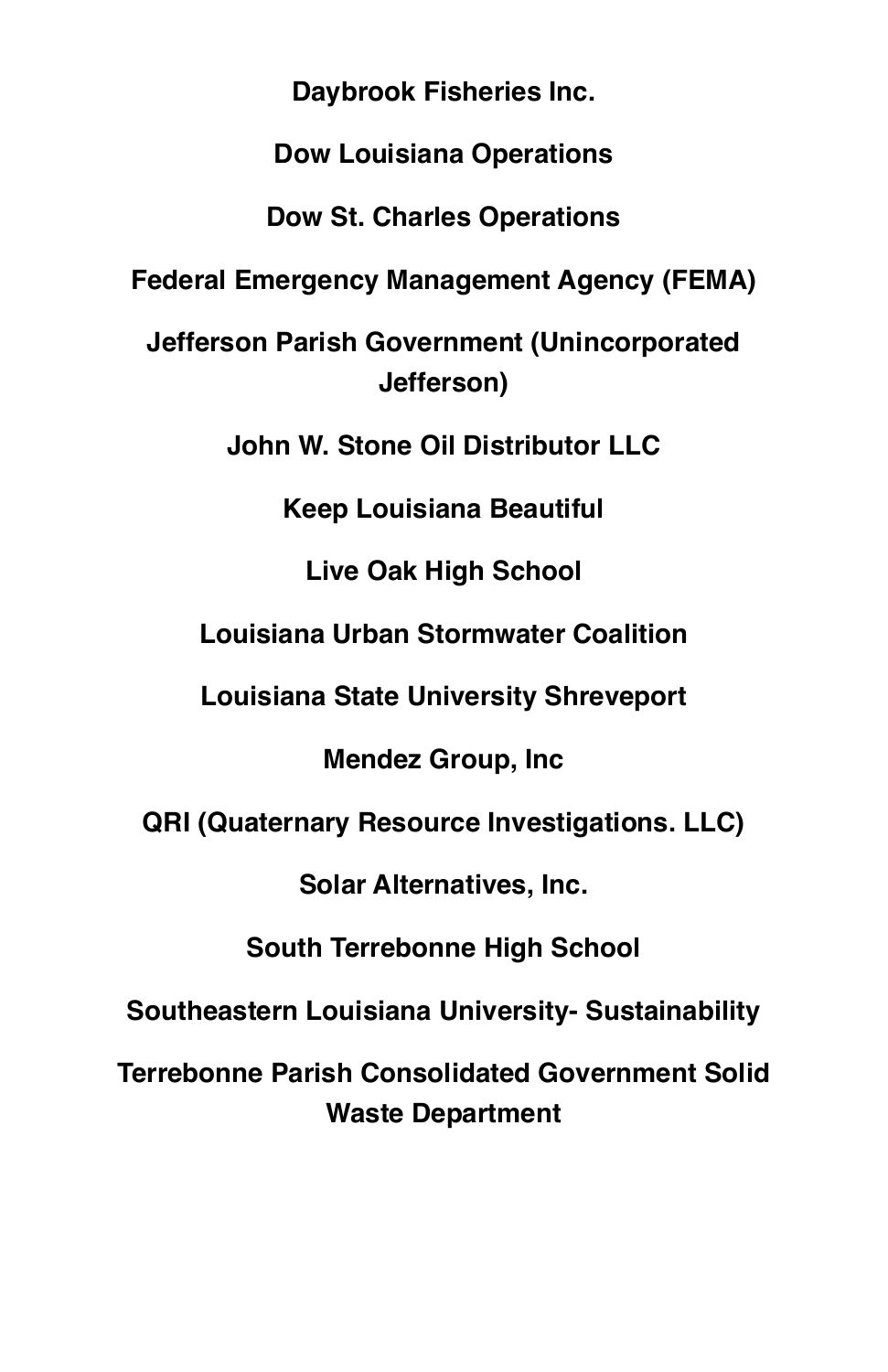# **ELP AWARD RECIPIENTS**

**Compost Now (New Orleans Waste)**

**Lake Pontchartrain Basin Foundation**

**Louisiana State University-Campus Sustainability**

**Southeastern Louisiana University-Sustainability**

**Jefferson Parish Government (Unincorporated Jefferson)**

**Port of New Orleans**

**St. Tammany Parish Government**

**Martin Ecosystems**

**BASF Corporation**

**Dow Louisiana Operations**

**Dow St. Charles Operations**

**ExxonMobil Baton Rouge Refinery**

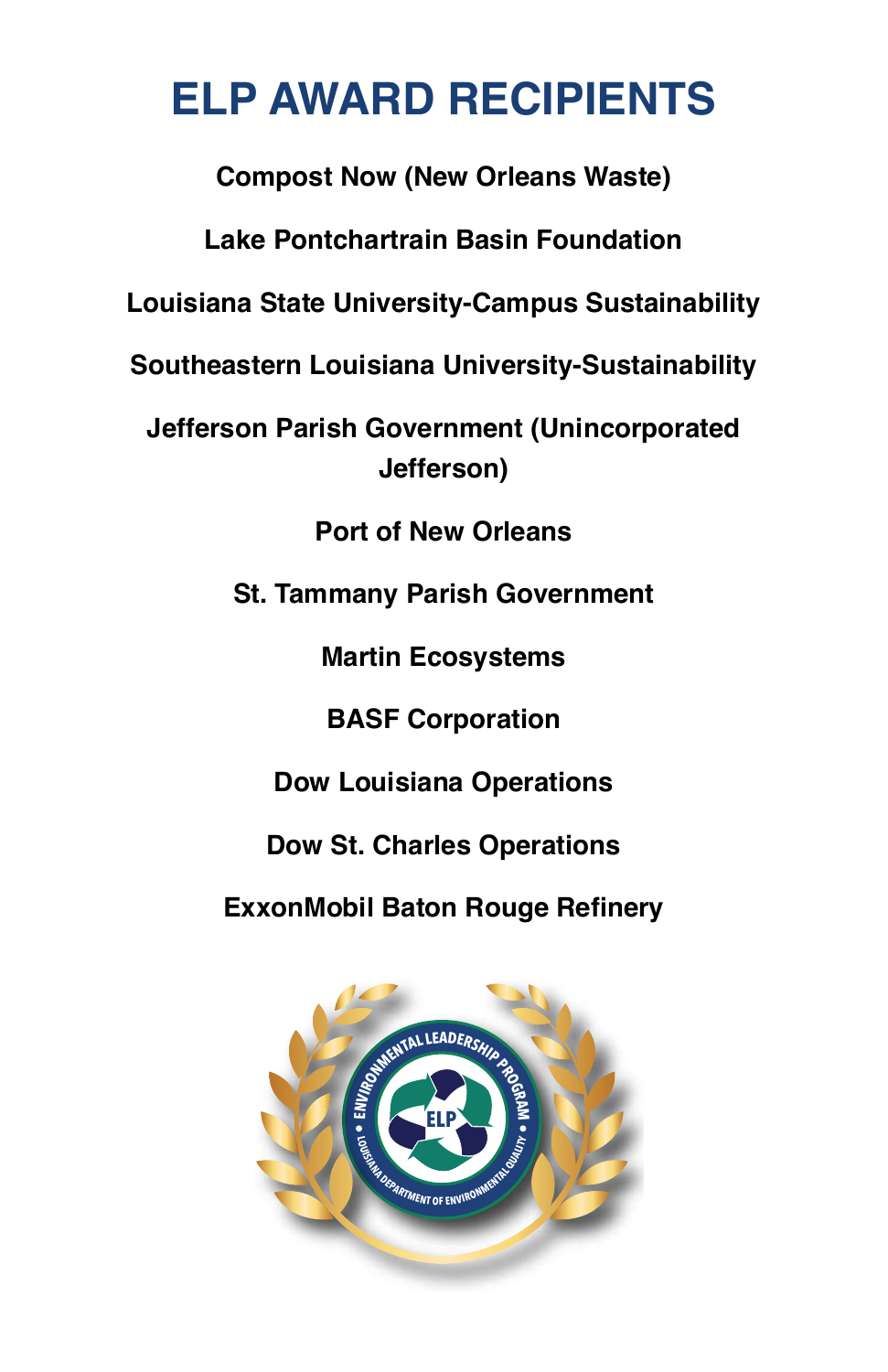# **ELP AWARD RECIPIENT PROJECT DESCRIPTIONS**

#### **Compost Now (New Orleans Waste): New Orleans, LA** *Compost NOW*

Compost NOW (New Orleans Waste) is a volunteer-driven food waste collection program. Compost NOW partners with the New Orleans Public Library and this year expanded to Tulane Law School to host eleven free drop-off sites, six days a week. Food scraps are taken to local farms who feed their farm animals or turn the scraps into nutrientrich compost. Local residents bring their frozen fruit and vegetable scraps, eggshells, nut shells, seed shells, tea bags, coffee grounds, filters, plain grains, plain pasta or plain bread in a compostable bag or reusable container (no meat, no bones, no dairy). Scraps must be frozen, to avoid potential smells, fruit flies, roaches and rodents. Compost NOW has diverted more than 165,000 pounds of food waste from the landfill since beginning in 2017 at just two sites. We are on track to have collected 250,000 pounds by the end of this year.

#### **Lake Pontchartrain Basin Foundation: New Orleans, LA** *Derelict Crab Trap Removal*

Lake Pontchartrain Basin Foundation's (LPBF) Derelict Crab Trap Removal Program strives to accelerate the removal of derelict crab traps, which are a destructive form of marine debris. Blue crab traps are rectangular wire cages approximately 60 x 60 x 40 cm  $\left(-2 \text{ ft x 2 ft x}\right)$ 16 in) made of vinyl coated metal. Louisiana Department of Wildlife and Fisheries (LDWF) has been holding closures for the removal of derelict crab traps from Louisiana waters since 2004. Since LPBF's involvement in derelict crab trap removal (2016) 11,443 derelict crab traps (~65.4 tons) have been removed from Pontchartrain Basin by LPBF and partners. In 2019, the majority of the traps (2,502 out of 3,138) were recycled by project partner, EMR Metal Recycling, resulting in 14.3 tons recycled. Though not directly quantified, significant quantities of vinyl coating and styrofoam (from floats) have been removed from Louisiana waters. Derelict crab traps (also known as "ghost traps") are any crab traps that have become discarded, lost, or abandoned in the marine environment. Frequent causes of traps becoming derelict include movement during storms, theft or vandalism, or float lines being cut by boat propellers. In addition to being a navigational hazard, derelict crab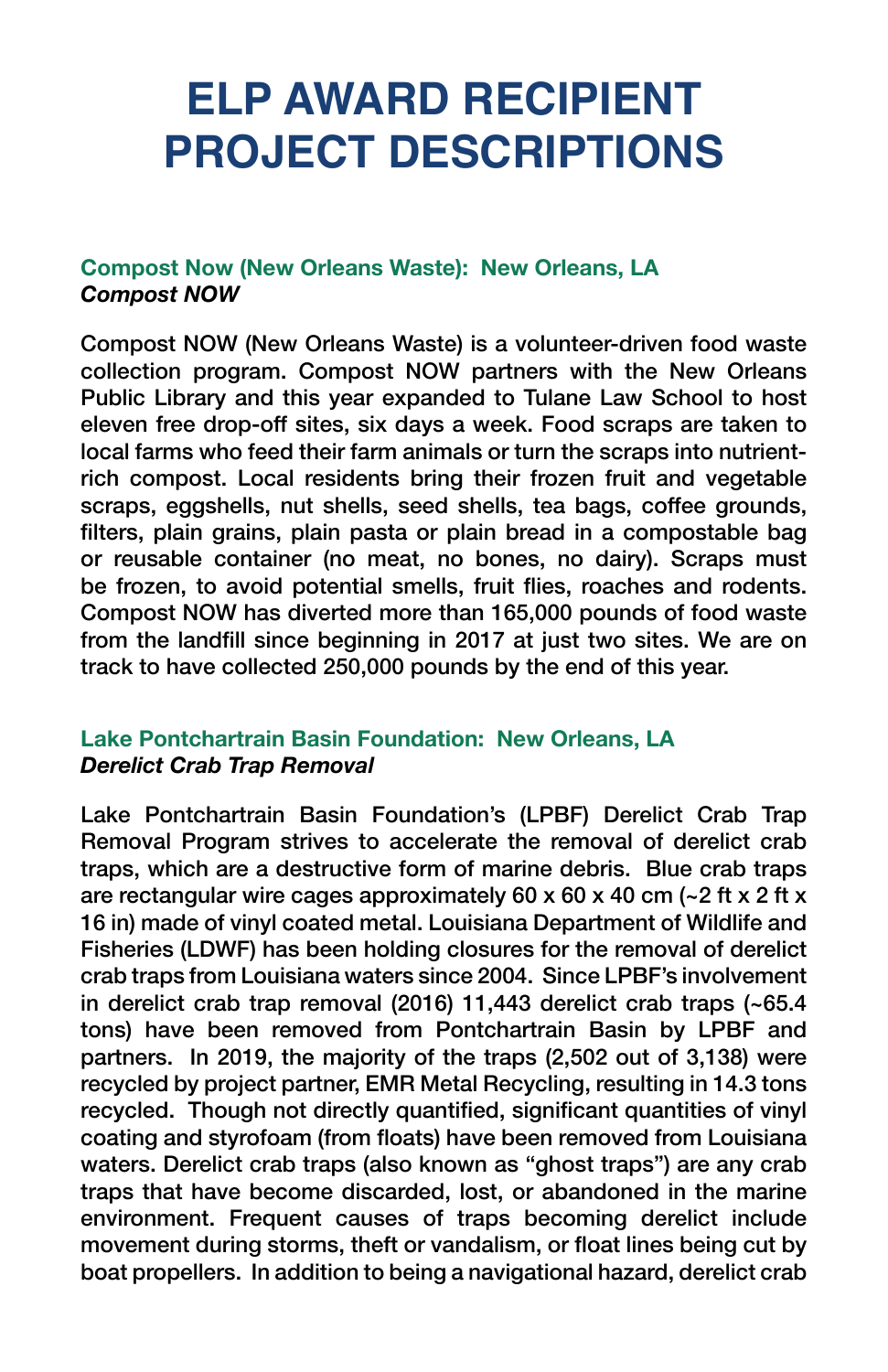traps cause harm through a destructive process termed "ghost fishing". As the trap slowly degrades, it lures in crabs or other fish, which die, then re-bait the trap in a vicious cycle. In our work (2016-2019), LPBF released thousands of crabs, several birds, small mammals, and nearly 100 drowned turtles from derelict crab traps.

#### **Louisiana State University-Campus Sustainability: Baton Rouge, LA** *Black Soldier Fly Food Waste Composting*

LSU Campus Sustainability, LSU Entomology and Fluker Farms have partnered to use black solider flies to compost food waste from LSU Dining Halls. This innovative process uses insects to break down food waste. Food scraps from LSU dining halls are placed into bins inside of a greenhouse where the black soldier flies are raised. The flies remain larvae for two to three weeks and can feed on anything from food scraps to industrial food waste. The larvae are introduced to the bins to break down the food waste which is turned into organic fertilizer and used on LSU grounds by the Landscape Services Department. LSU estimates it can divert between 30-50 tons per year of food waste from the landfill using this process. The project will help LSU achieve its goal of a 75% waste diversion by 2030.

#### **Southeastern Louisiana University-Sustainability: Hammond, LA** *Hybrid Geothermal Dorms*

Southeastern Louisiana University's newest residence halls, Ascension Hall and Twelve Oaks Hall, draw from 220 geothermal wells situated 300 feet underground to heat and cool 556 rooms. The earth is used as a heat source in winter and as heat storage in summer. Geothermal production involves no combustion and creates zero air emissions as gases removed from the wells are returned into the ground after giving up their heat without exposure to the atmosphere. In addition to environmental benefits, the geothermal hybrid system will significantly cut down on heating and cooling costs. Over time, it is projected that savings greater than 50 percent will be captured on energy expenses compared to a traditional method and build. Equally important on a university campus, the system also serves as a learning laboratory for real-world experiences for Southeastern students in various disciplines such as energy engineering technology.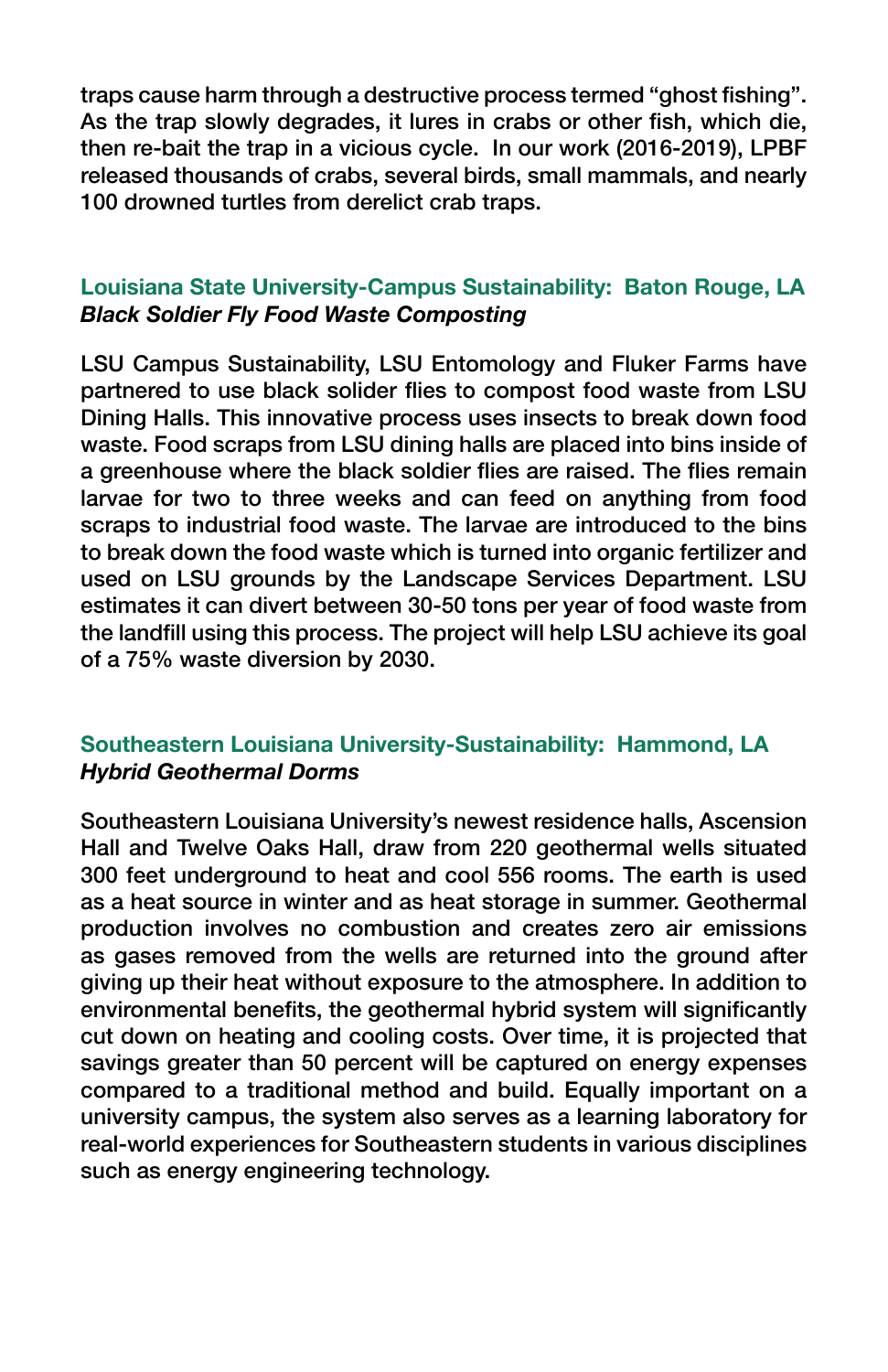#### **Jefferson Parish Government (Unincorporated Jefferson): Jefferson, LA** *Jefferson Parish "Do-Not-Toss" List*

The Jefferson Parish "Do-Not-Toss Registry" is an example of local legislation designed to address the public's concerns of unsolicited publications tossed on lawns, streets and rights-of-way. When unsolicited materials are left uncollected, they pollute and litter our local communities, wash into storm drains, and contribute to street flooding and unnecessary paper production and disposal. Like the national "Do-Not-Call" registry, the Jefferson Parish Do-Not-Toss registry created a waste reduction opportunity for citizens to voluntary add their addresses to a list to express their preference for unsolicited print materials tossed on their lawns and streets. The legislation is significant in that it provides the citizens of Jefferson Parish with a choice to reduce the unnecessary consumption of a good/product. It is a useful tool in an ever-expanding tool box for waste reduction efforts that other jurisdictions across the region are now duplicating.

#### **Port of New Orleans: New Orleans, LA**  *Port NOLA Green Marine Certification*

In 2015, the Port of New Orleans became the 8th Port in the United States officially certified under Green Marine, a relatively new environmental certification program for the North American maritime industry. Green Marine's goal is to advance environmental sustainability within the maritime industry through an outcomes based certification program. It is a voluntary, transparent and inclusive initiative that addresses key environmental issues through its 12 performance indicators. Participants are port authorities, vessel owners, terminal operators, Seaway corporations and shipyards. To receive and maintain the third-party certification, participants must benchmark their annual environmental performance through the program's self-evaluation guides, have their results verified by an accredited external verifier and agree to publication of their individual results. The Port of New Orleans utilizes the Green Marine framework for its environmental management system (EMS) to implement strategic planning, programs, and initiatives that employs mechanisms that reduce environmental impacts of the organization's (and its tenants) operations and activities. We are particularly enthusiastic about the application of this EMS framework to other maritime industry participants in Louisiana. Louisiana is a major maritime economy, and as such there are hundreds of shipyards, vessel owners, terminals and port authorities that could adopt this framework and join Green Marine. Port of New Orleans tenant, New Orleans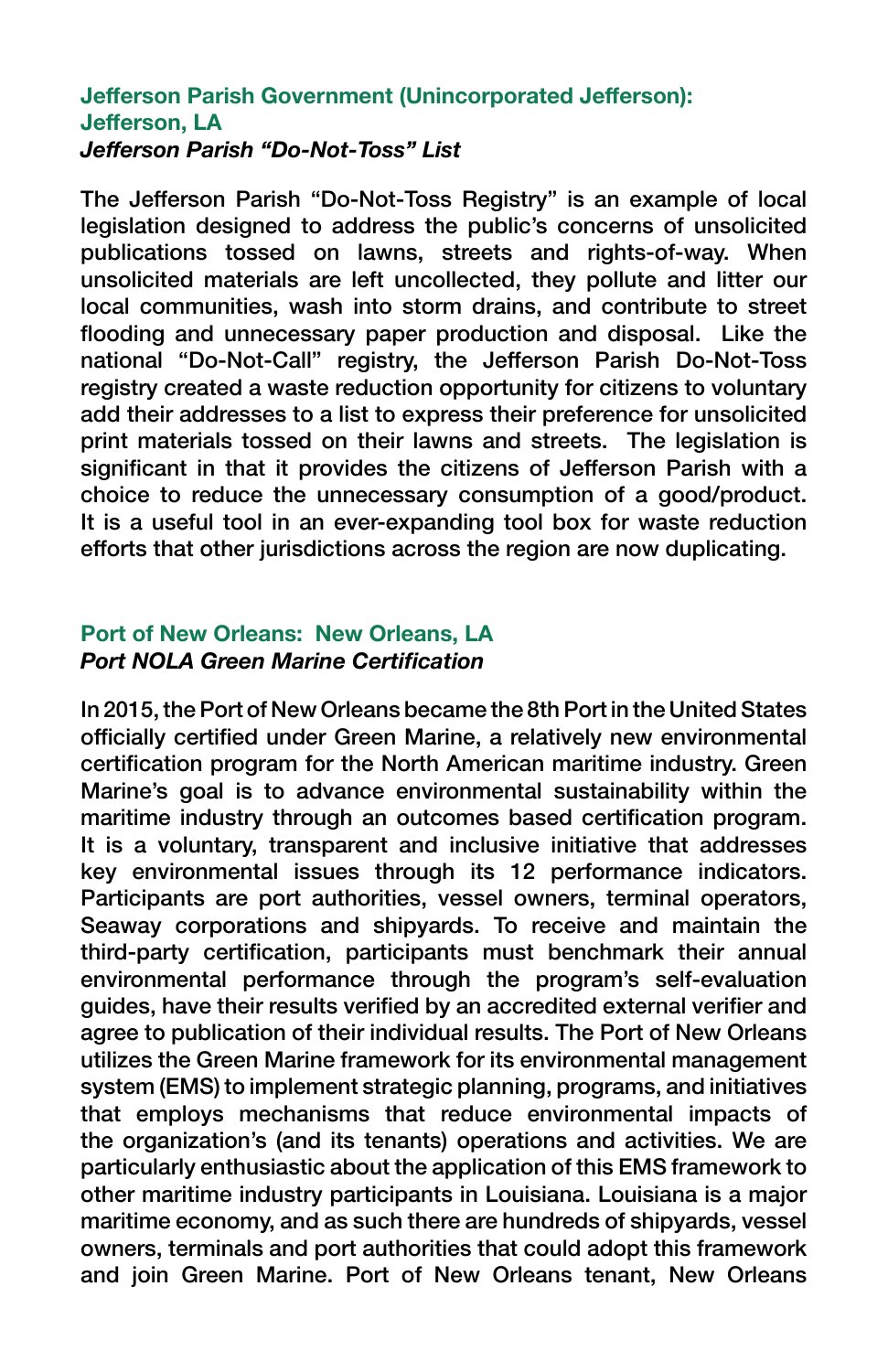Terminal, has also joined Green Marine and we hope to encourage more organizations to utilize this framework for environmental performance.

### **St. Tammany Parish Government: Mandeville, LA**

#### *Decentralized Management Program for Homeowner Sewer Systems for Water Quality Restoration, Education & Outreach in St. Tammany Parish Louisiana*

Many of the stream segments in St. Tammany Parish have been listed on EPA's §303(d) List of Impaired Waterbodies with TMDLs for low dissolved oxygen (DO) and bacterial constituents. EPA funded a pilot project for the Parish to develop a Decentralized Management Program in the Bayou Liberty Watershed, in Slidell, LA (LDEQ Subsegments 040905 and 040906), to make improvements to these stream segments and restore water quality. The low-to-moderate-income subdivision chosen has 856 residences with homeowner treatment systems. Before the pilot project was implemented, the condition of subdivision ditches were poor with black, septic, foul-smelling water throughout. Door-to-door inspections revealed an initial 59% failure rate of the systems, including 132 unpermitted septic tanks. At the conclusion of the project, the majority of identified repairs had been made, over 80 of the septic tanks were replaced, and water quality improved significantly. A 400% reduction in BOD5 in Bayou Liberty was observed and the ditches are clear! This resulted in an improvement in the overall quality of life in the subdivision, as well as newly formed relationships with residents who were receptive to the process. A parish-wide Decentralized Management Program was developed from this forwardthinking prototype, and more than 4,000 additional residences have since been inspected and homeowners instructed on the proper operation and maintenance of their systems.

#### **Martin Ecosystems: Baton Rouge, LA**

#### *Coastal Resilience Enhancement Project through Beneficial Reuse of Water Bottles*

Martin Ecosystems worked with Shell, the US Business Council for Sustainable Development and Pathway 21 to create a processing infrastructure whereby the bottles collected could be taken from bottle to coastal restoration products or more specifically, Martin Ecosystems' Floating Islands. Over the course of 7 days, 1500 pounds of plastic bottles were collected in specially marked bins put out on the Jazz & Heritage Festival grounds. Marketing was done prior to and during the Festival to educate and promote plastic bottle recycling. The bottles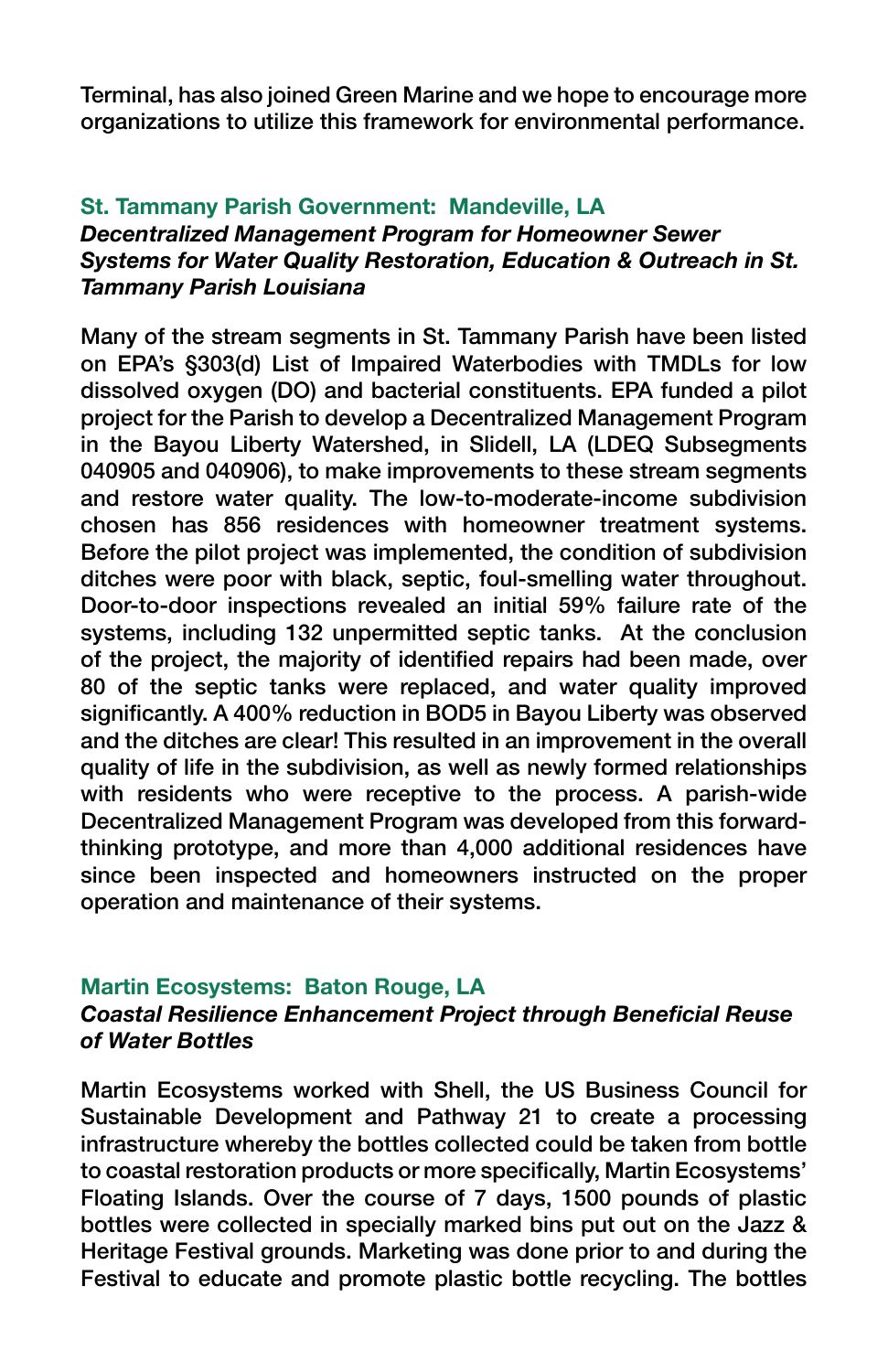then went through the recycling process from chipping to flake to fiber to matrix and finally becoming a Floating Island. On April 12, 2019, the Floating Islands were planted by local middle school students and launched for shoreline protection in Vermillion Bay.

#### **BASF Corporation: Geismar, LA** *Nickel Catalyst Reclamation*

The TDA production process within the BASF Geismar TDI Plant uses a nickel catalyst. This spent nickel catalyst is changed out periodically, resulting in material that must be managed. Historically this material was sent for disposal. As part of BASF's efforts to minimize waste and commitment to sustainability of the environment, an approved reclamation facility was identified that could recycle the spent nickel catalyst. A procedure that met the exposure and odor limits at the reclamation facility was developed to prepare the spent nickel catalyst for reclamation. BASF Operations Engineers, Procurement, EHS, and Management personnel worked together to implement the new recycling process; 32,000 pounds of spent nickel catalyst were recycled in 2018. The recycling process provided a positive environmental and economic impact for the BASF TDI Plant.

#### **Dow Louisiana Operations: Plaquemine, LA** *Off Gas Regeneration of Purification Beds*

Off gas is a byproduct generated at Dow's Plaquemine site that has historically been utilized as a clean burning fuel. For purification beds recently installed in Plaquemine, technology was developed to doubly utilize the off gas as a regeneration medium before utilizing it as a fuel in order to avoid the additional emissions and cost of using nitrogen for bed regeneration as has been previously practiced. In 2018, the new technology avoided 28,550 tons of greenhouse gas emissions and 5.8 tons of NOX emissions versus implementation of the legacy technology.

#### **Dow St. Charles Operations: Hahnville, LA** *St. Charles Operations Site Hydrogen Optimization*

Through tremendous teamwork and coordination, St. Charles Operations (SCO) placed our first cross-3-business unit, Hydrogen (H2) Optimization system in "AUTO-MAGIC". This H2 Optimization system connects 3 dynamic controllers between Energy, Butanol and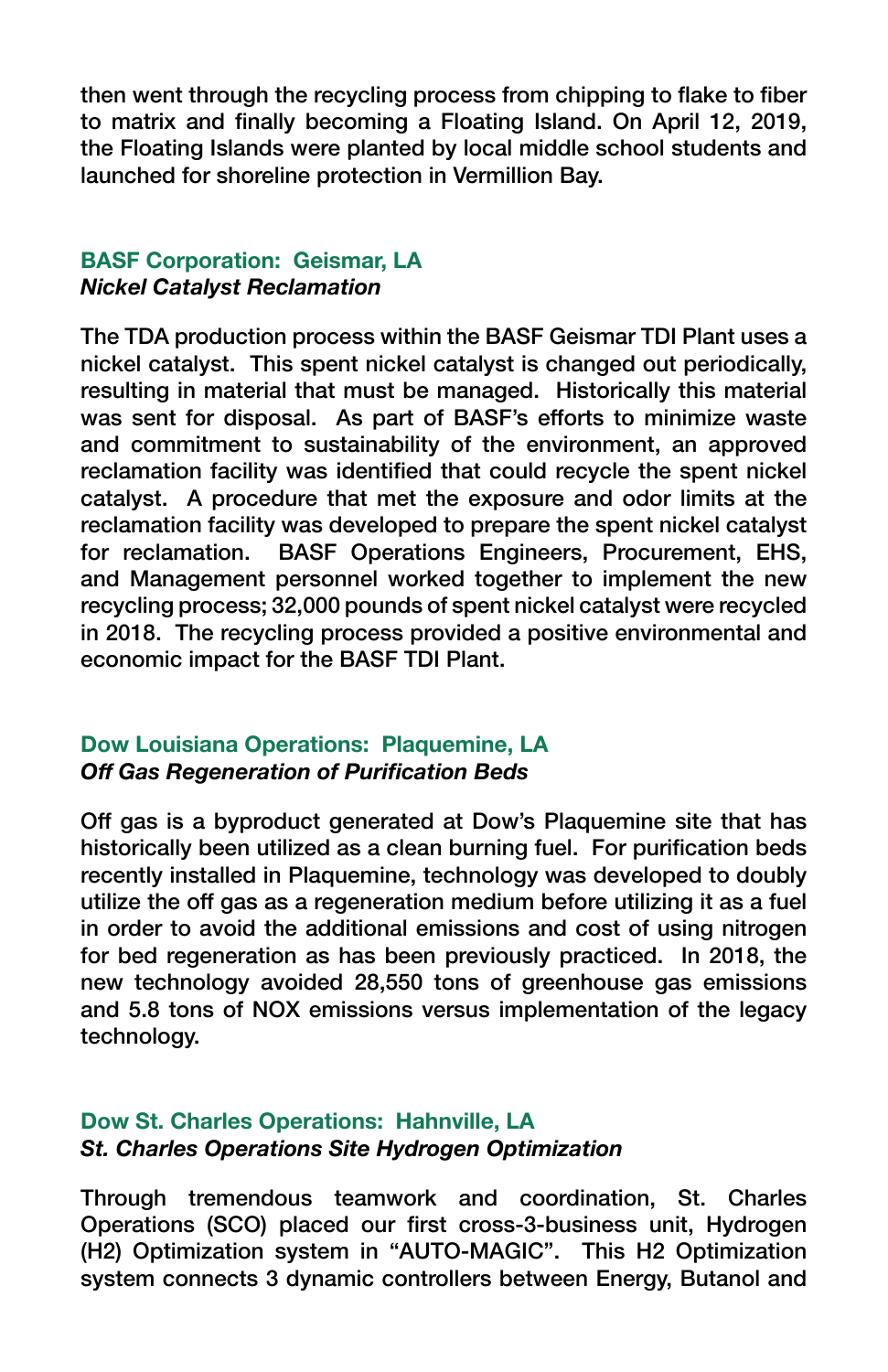Olefins 2. The objective is to minimize flaring at Butanol and Olefins 2 while optimizing available H2 to Energy Systems. H2 offsets natural gas in gas turbines and heat removal steam generators resulting in a significant reduction in our carbon footprint through clean-burning H2. This TRIPLE-WIN for SCO means less flaring, less purchased methane and less carbon emissions! At current rates, we will offset 115K Tons of CO2 in our first year of optimization.

#### **ExxonMobil Baton Rouge Refinery: Baton Rouge, LA** *Amine Gas Treating System Improvements*

The ExxonMobil Baton Rouge Refinery completed a multi-year project in 2017 that improved operations at its Sulfur Plant. As a result of this project, the Refinery increased its ability to process higher sulfur feedstocks, and in 2018, the Refinery reported a 79% decrease in SO2 site-wide air emissions relative to 2013. This project changed the amine used to absorb hydrogen sulfide from sour streams throughout the Refinery. The new amine contains a greater carrying capacity than the previous amine, which allows for increased H2S scrubbing efficiency, and in turn, reduces the amount of sulfur content from fuel gas streams utilized for furnace firing. The alternative to this project would have been a new amine regenerator system, which would not have decreased emissions and would have required numerous process interruptions and Turn-Arounds. This project was conducted in a multiyear execution schedule via on-line transition between the two amines. In addition to changing the amine, modifications to drums, static mixers, filters, valves, and piping were completed.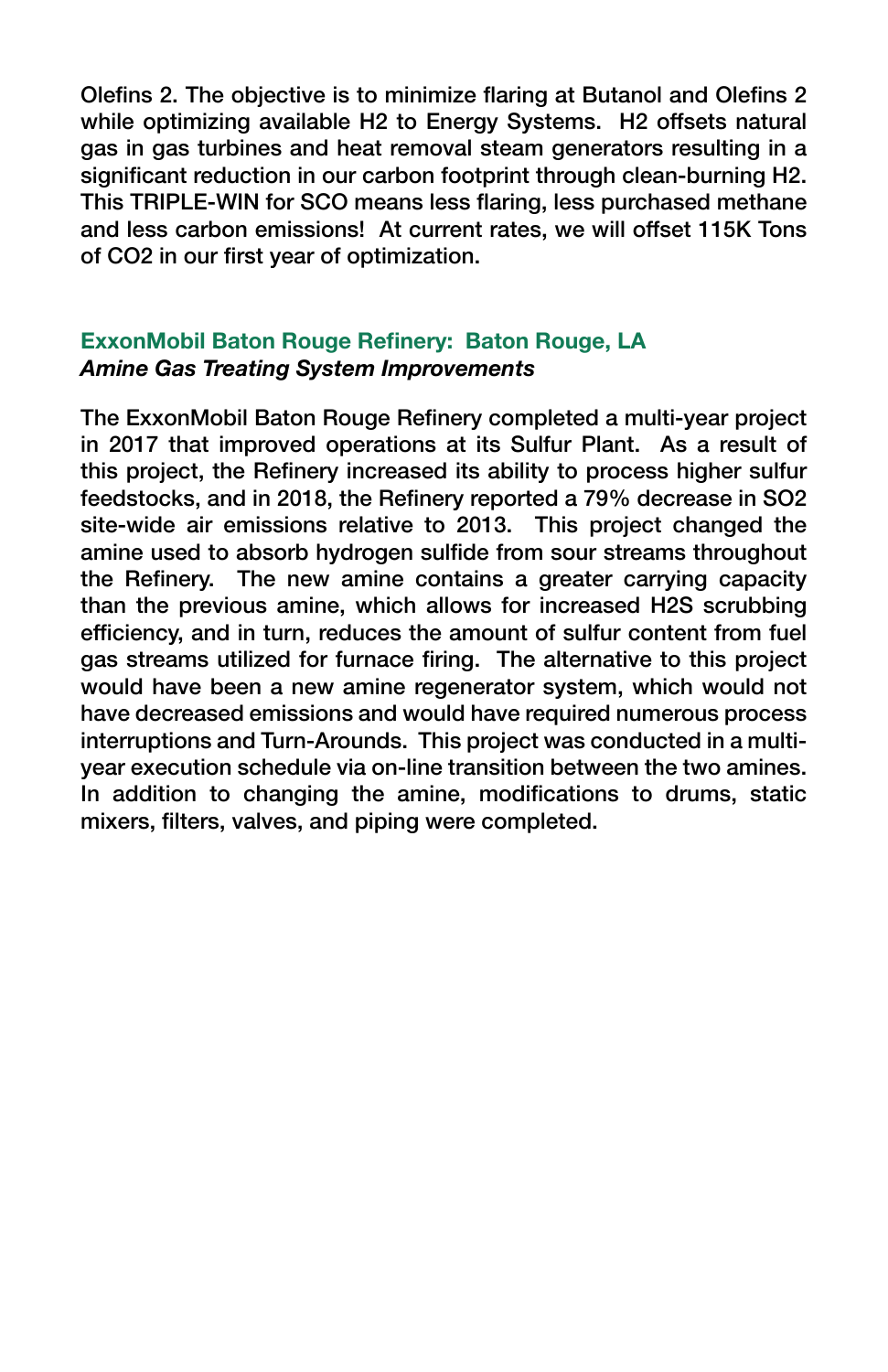### **ELP STEERING COMMITTEE MEMBERS & ASSOCIATIONS**

**David Burroughs** *Calumet Specialty Products*

**Dr. David Constant** *LSU College of Engineering*

**Paul Davidson**  *Black Bear Conservation Coalition*

**Fritz Kin** *Marathon Petroleum Company*

**Robert Berg** *ExxonMobil, Baton Rouge Facilities*

> **David Bathel** *Chevron*

**Henry Graham** *Louisiana Chemical Association*

**John Koury** *Kourco/Louisiana Environmental Health Association*

**Joey Hebert**

Georgia Pacific/Louisiana Pulp *and Paper Association*

> **Brad Phillips** *Bayer*

**Julie H. Roussel** *Methanex/Air & Waste Management Association (A&WMA)*

**Cathy Porthouse** *Cornerstone Chemical*

**Jennifer Auger** *Strategic Petroleum Reserves*

**Colwell Spencer** *Strategic Petroleum Reserves*